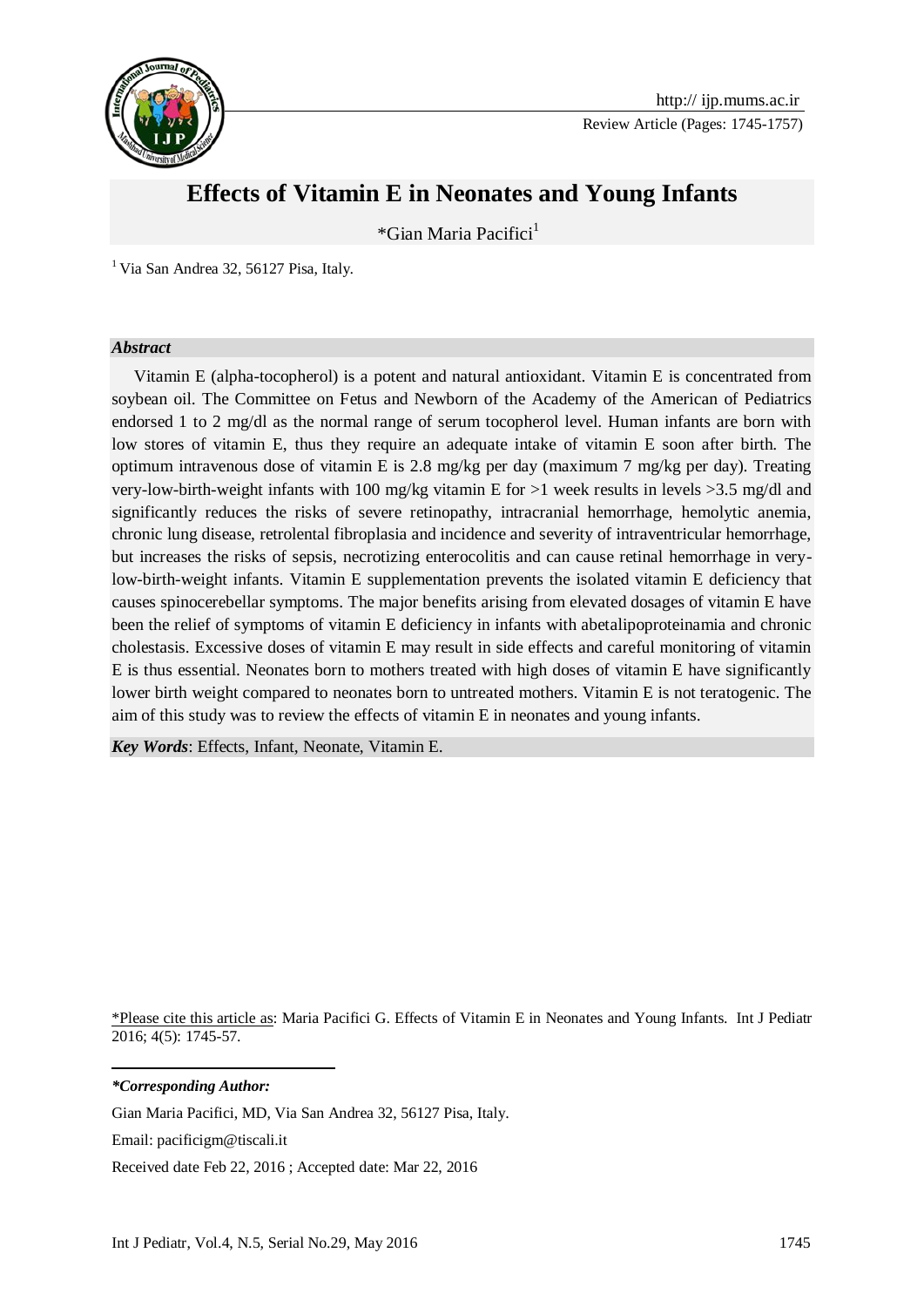#### **1-INTRODUCTION**

Alpha-tocopherol  $(\alpha$ -tocopherol) is the most active antioxidant of the group of tocopherols known as vitamin E. The amount required by the body is primarily dependent upon the dietary intake of fat, especially polyunsaturated fatty acids. Human milk or currently available infant formulas, contains adequate vitamin E and have appropriate vitamin E to polyunsaturated fatty acid ratios to prevent hemolytic anemia. Infants receiving supplemental iron amounts above 2 mg/kg per day may also require additional vitamin E. Oral absorption of vitamin E is dependent upon hydrolysis that requires bile salts and pancreatic esterases. This can be quite variable in very immature infants and those with fat malabsorption. Free tocopherol is absorbed in the small intestine, taken via chylomicrons into the gastrointestinal lymphatics, than carried by low-density lipoproteins to be incorporated into cell membranes. Significant tissue accumulation may occur with pharmacologic doses (1).

Vitamin E is the name given to a group of fat-soluble antioxidant tocopherols. The natural vitamin E, first isolated in 1936, is concentrated from soybean oil. Excessive intake (100 mg/kg daily) is toxic to the newborn kitten. Plasma levels in excess of 100 mg/l caused hepatomegaly, and levels over 180 mg/l are sometimes lethal. Vitamin E deficiency was first identified as causing fetal death. It is now known that vitamin E causes enhanced platelet aggregation and is also thought to cause a hemolytic anemia, probably as a result of peroxidation of the lipid component of the red cell membrane, a problem that seems to be exacerbated by giving artificial milk containing extra iron. An early a highdose intravenous or intramuscular use reduces the risk of intravenous hemorrhage, bronchopulmonary dysplasia or retinopathy of prematurity, but the benefits achieved are marginal, and no study has ever looked to see what longterm benefit such treatment delivered. The interest in the vitamin E prophylactic use as an antioxidant has now been defined. High doses of vitamin E can prevent neuromuscular problems in abetalipoproteinamia, an autosomal recessive disorder associated with fat malabsorption and acanthocytosis. Such infants should also be treated with a lowdiet and supplementation of vitamin A (7 mg) and vitamin K  $(5-10 \text{ mg})$  once a day by mouth irrespective of weight (2).

Human milk contains an average of 0.3 mg vitamin E per 100 ml, and formula milks contain vitamin E between 0.5 and 4.0 mg per 100 ml. Neonates are relatively deficient in vitamin E, and plasma levels (2.5 mg/l) are less than a quarter those in the mother. Plasma levels rise rapidly after birth in the breastfed term infants, but remain low for several weeks in artificially fed, especially those weighing <1.5 kg at birth. Significant anemia does not develop with artificially fed preterm infant feeds that provide a daily intake of about 3 IU/kg of vitamin E as long as the ratio of vitamin- E to polyunsaturated fat in the diet is well above 0.4 mg/g even if the milk contains supplemental iron. Hemolytic anemia, when it occurs, usually becomes apparent 4-6 weeks after birth and is usually associated with a reticulocytosis (>8%), an unusually high platelet count and as an abnormal peroxide-induced haemolysis test (>30%) (2).

# **2- MATERIALS AND METHODS**

# **2-1. Literature Search**

The following databases were searched for relevant papers and reports: MEDLINE, CINAHL, Embase, Google scholar and PubMed as search engines; February 2016 was the cutoff point. Key references from extracted papers were also hand-searched. The bibliographic search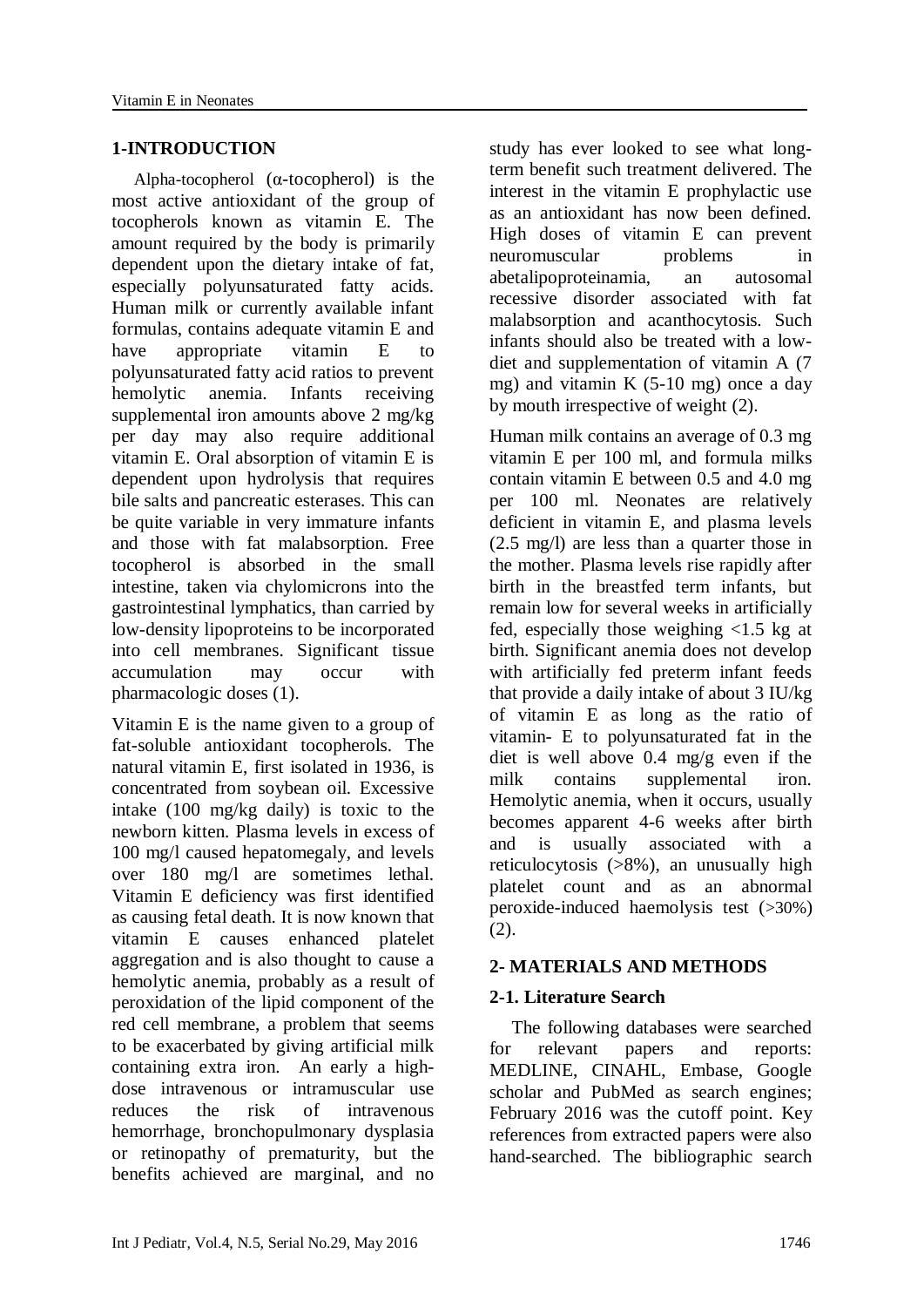was performed using PubMed database as search engine.

# **2-2. Search Terms**

Combinations of search terms from three categories ("Neonetes" keyword AND "Vitamin E" keyword AND "Effects vitamin E neonate" keyword AND "Infants" keyword), were used to search for the relevant literature. In addition, the books NEOFAX by Young and Mangum (1) and Neonatal Formulary (2) were consulted.

# **3-RESULTS**

# **3-1. Monitoring**

Assess feeding tolerance. Signs of vitamin deficiency include hemolytic anemia and thrombocytosis. Physiologic serum vitamin E concentrations are between 0.8 and 3.5 mg/dl (1).

# **3-2. Prophylaxis in preterm infants**

Only a minority of units now offer routine oral supplementation. The optimum intravenous dose for a parenterally fed infant is about 2.8 mg/kg per day (2).

# **3-3. Nutritional deficiency**

10 mg/kg by mouth once a day will quickly correct any nutritional deficiency (2).

# **3-4. Abetalipoproteinamia**

The dose is usually 100 mg/kg by mouth once a day (2). Infants with parenteral nutrition depend on an adequate supply of micronutrients, in particular, antioxidant vitamins and cofactors such as selenium. In cases of oxidative stress (e.g., chronic inflammations, sepsis, lung distress syndrome, and organ failure), there is a higher need for antioxidants. One of the most important antioxidants is vitamin E. For very-low-birth-weight infants, the plasma level is an indicator for adequate supply and for safety. Safe and indicative blood levels are between 23 and 46  $\mu$ mol/l,

maintained with a dose of 2.8 IU/kg (1-2 mg per day). For safety reasons a plasma level of 80µmol/L should not be exceeded. If parenteral lipid emulsion, are supplied there is an additional need for vitamin E to protect the polyunsaturated fatty acids from lipid peroxidation (3).

The Committee on Fetus and Newborn of the Academy Society of the American of Pediatrics has endorsed 1 to 2 mg/dl as the normal range of serum tocopherol level. Vitamin E supplementation resulting in levels >3.5 mg/dl, but not  $\leq$  3.5 mg/dl, significantly reduces the risk of severe retinopathy among very-low-birth-weight infants but increases the risk of sepsis and of necrotizing enterocolitis among infants treated for  $>1$  week. As a fixed daily intravenous dose of vitamin E results in an inverse relationship between serum level and birth weight and is a risk for both low and high serum tocopherol levels, a dose adjusted for current weight appears more judicious than a fixed dose per day. Based on currently available data the Academy of the American of Pediatrics and the American Society for Clinical Nutrition currently recommend a routine intake of 2 ml/kg per day (2.8 IU/kg per day) in verylow-birth-weight infants (maximum of 5 ml/day or 7 IU per day) (4).

The use of pharmacologic doses of vitamin E is distinctly different from nutritional vitamin E in regards to issues of efficacy and safety. Repeated administration of pharmacologic doses of vitamin E results in increasing concentrations of vitamin E in all tissues examined. The emergence of a toxic clinical syndrome associated with vitamin E therapy, the effects of vitamin E on important physiologic systems such as granulocyte function and the arachidonic acid cascade, the theoretic possibility of vitamin E becoming a prooxidant at high concentrations, and the continuing controversy regarding the efficacy of pharmacologic doses of vitamin E mandate further study of the dose-response nature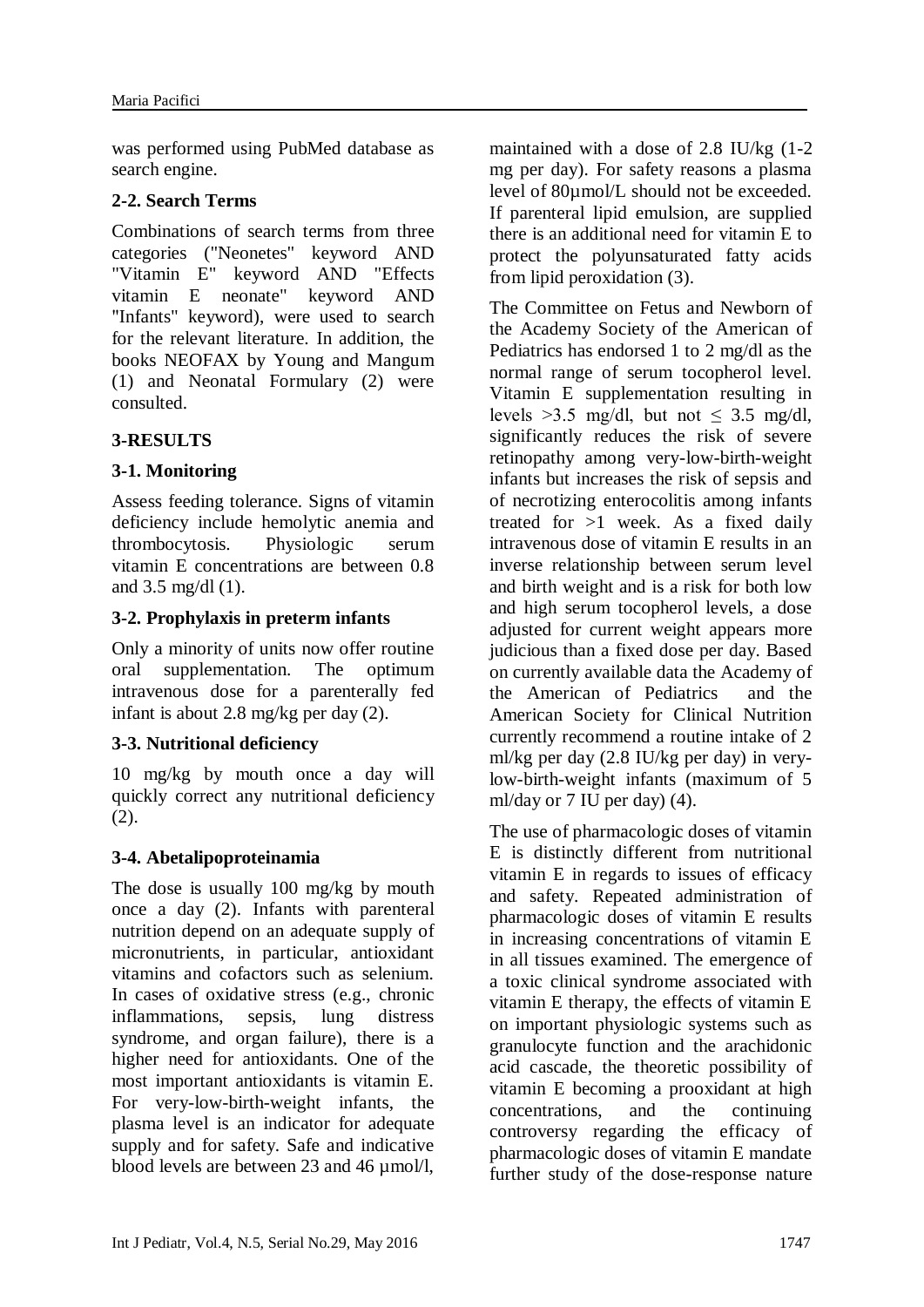of pharmacologic vitamin E therapy from both an efficacy and toxicity perspective (5). Kitajima et al. (6) assessed the effects of long-term supplementation of  $\alpha$ tocopherol on the neurological development of 259 school-aged extremely-low-birth-weight children. Extremely low birth weight participants were divided into three groups: group A with no α-tocopherol supplementation  $(n=121)$ ; group B with the supplementation for  $\leq 6$  months (n=104), and group C with the supplementation for more than 6 months (n=34). These authors analyzed the participants' data at birth and between the ages of one-and-a-half to 8 years and evaluated potential factors associated with intellectual disabilities. Children from group C had the best outcome. The groups' mean gestational weeks and the mean ventilator days were as follows: 27.5 weeks, 16.1 days (group A); 27.5 weeks, 41.7 days (group B); and 25.1 weeks, 75.5 days (group C). Multivariate regression analysis revealed that the odds ratios for impaired development at 8 years were 1.5 in group B and 0.19 (P=0.017) in group C, compared with 1.0 in group A. The association between the duration of αtocopherol administration and performance intelligence quotient was dose dependent (P=0.03). Long-term supplementation of α-tocopherol appeared to improve mental development, in particular, performance intelligent quotient, in school-aged extremely-low-body-weight children.

Vitamin E is routinely supplemented to preterm neonates, including those with neonatal sepsis. Bajcetic et al. (7) examined the effects of neonatal sepsis and vitamin E on the antioxidative system in the blood. A prospective, randomized, open label study involved 65 preterm neonates. Control infants were 34 and 31 neonates received of 25 IU per day for 60 days. The activities of superoxide dismutase, catalase, glutathione

peroxidase, and glutathione reductase were determined in erythrocytes at days 0, 30, and 60, following sepsis diagnosis. There was no difference in the activity of the antioxidative system between controls and neonates ongoing sepsis. At 60 days, septic neonates showed higher catalase activity compared to controls  $(P=0.027)$ , and lower glutathione peroxidase activity compared to 0 days  $(P=0.022)$ . The latter was mitigated by vitamin E, which on the other hand provoked lower glutathione peroxidase activity at 30 days, compared to untreated septic neonates (P=0.014). In addition, vitamin E suppressed glutathione reductase in septic neonates (P=0.025 and P=0.017 at 30 and 60 days, respectively). Finally, vitamin E supplementation in control neonates provoked a significant increase of glutathione peroxidase activity  $(P=0.015$  at 60 days). The absence of altered redox settings in the activity of some compounds of antioxidative system, suggest that the supplementation of vitamin E in these patients might not be rational.

The recommended dose of vitamin E in human pregnancy is 22-30 mg per day (8). High doses of vitamin  $E$  (>400 IU per day) have been show to attenuate or even prevent the damaging effect of ethanol and diabetes on the fetus. The mother risk program prospectively enrolled, and followed-up on 82 pregnant women exposed to high doses (≥400 IU per day) of vitamin E during the first trimester of pregnancy. Pregnancy outcome was compared to a matched control group. The study group (n=82) was vitamin E at doses ranging from 400 to 1,200 IU per day. There was one pregnancy with major malformation (omophalocele) in this study group. There was an apparent decrease in mean birth weight (3,173+467 grams) in vitamin E group as compared to control (3,417+565 grams; P=0.001); however, there were no significant differences in rates of live birth, preterm deliveries,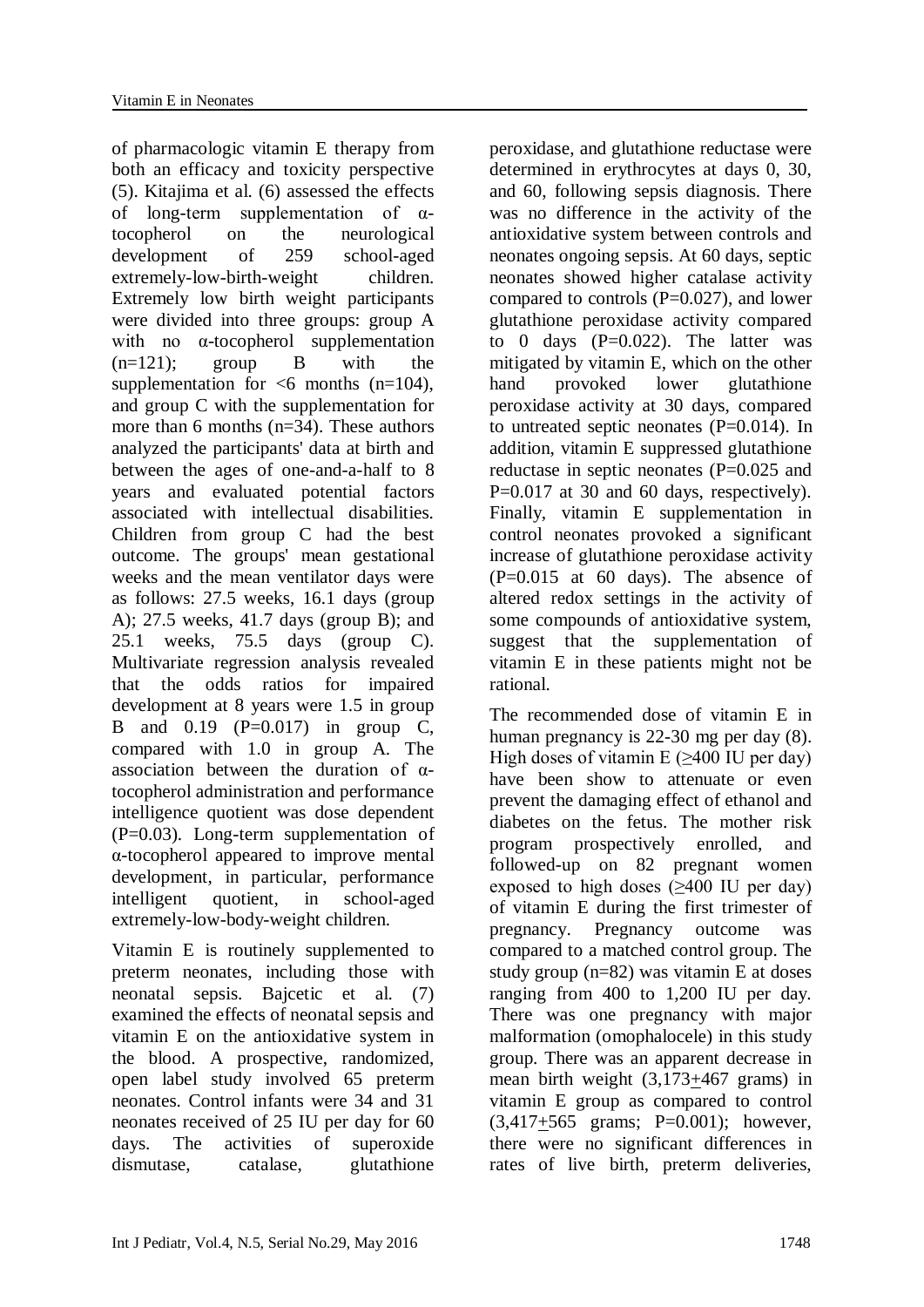miscarriages and stillbirths. Therefore, it is concluded that consumption of high doses of vitamin E during the first trimester of pregnancy, does not appear to be associated with increased risk for major malformations, but may be associated with decrease in birth weight.

Treating very low-birth-weight infants with pharmacologic doses of vitamin E as an antioxidant agent has been proposed for preventing or limiting retinopathy of prematurity, intracranial hemorrhage, hemolytic anemia, and chronic lung disease (9). However, excessive doses of vitamin E may result in side effects. Routine vitamin E supplementation significantly increased hemoglobin concentration by a small amount. Vitamin E supplementation in preterm infants reduced the risk of intracranial hemorrhage, but increased the risk of sepsis. Evidence does not support the routine use of vitamin E supplementation by an intravenous route at high doses, or aiming at serum tocopherol levels greater than 3.5 mg/dl.

Vitamin E is an essential component of the oxidant defenses, but supplementation can have side effects in preterm infants. Careful monitoring of vitamin E status, is thus essential, however no consensus has been reached on the best clinical method (10). In 47 healthy preterm infants, several methods for assessment of vitamin E levels were measured, vitamin E to lipid ratios were calculated, and two variations of the hydrogen peroxide hemolysis test were conducted. At birth, the plasma and erythrocyte vitamin E levels were low. After birth, the plasma levels rose gradually, whereas the erythrocyte levels remained low. In contrast, the vitamin Etotal-lipid ratio was in the low normal range from birth onwards. Vitamin E-lipid ratios using two lipid components (cholesterol with triglycerides, or cholesterol with phospholipids) or one lipid component (cholesterol) correlated

with the vitamin E-total-lipid ratio with a good sensitivity and specificity. It is recommended in Europe that low birth weight infants who do not receive human milk should be fed formula enriched with long-chain polyunsaturated fatty acids. The question has been raised whether long-chain polyunsaturated fatty acids to low-birth-weight infants formula may have adverse effects on the antioxidant status in the recipient infant, particular on the major lipid-soluble antioxidant vitamin E. Koletzko et al. (11) studied the vitamin E status in low birth weight infants fed with human milk (n=15) or formula either without (n=8) or with long-chain polyunsaturated fatty acids derived from egg lipids and fish oil (n=9) on day 4 and 21 of life. Plasma vitamin E concentrations increased significantly in infants fed with human milk (day 4: 4.53+1.31, day 21: 6.35+ 2.18, mg/l, mean+ SD, P<0.01), whereas there were no changes in infants fed with long-chain polyunsaturated fatty acids. Plasma vitamin E to total lipid ratios and erythrocyte membrane vitamin E concentrations did not change significantly between days 4 and 21 in either group. In contrast, erythrocyte membrane vitamin E to total lipid ratios decreased significantly in infants fed with long-chain polyunsaturated fatty acid (0.42+0.13 versus  $0.31+0.06$ , P<0.05), whereas no change occurred in the other two groups. These authors conclude that a long-chain polyunsaturated fatty acids supplementation based on egg lipids and fish oil to formula may induce an early postnatal decrease of vitamin E to total lipid ratios in the erythrocyte membrane of low-birth-weight infants. Therefore, the effects of different forms of long-chain polyunsaturated fatty acids to infant formula on infantile vitamin E status should be carefully evaluated. The major benefits arising from elevated dosages of vitamin E have been the relief of symptoms of vitamin E deficiency in humans with abetalipoproteinamia and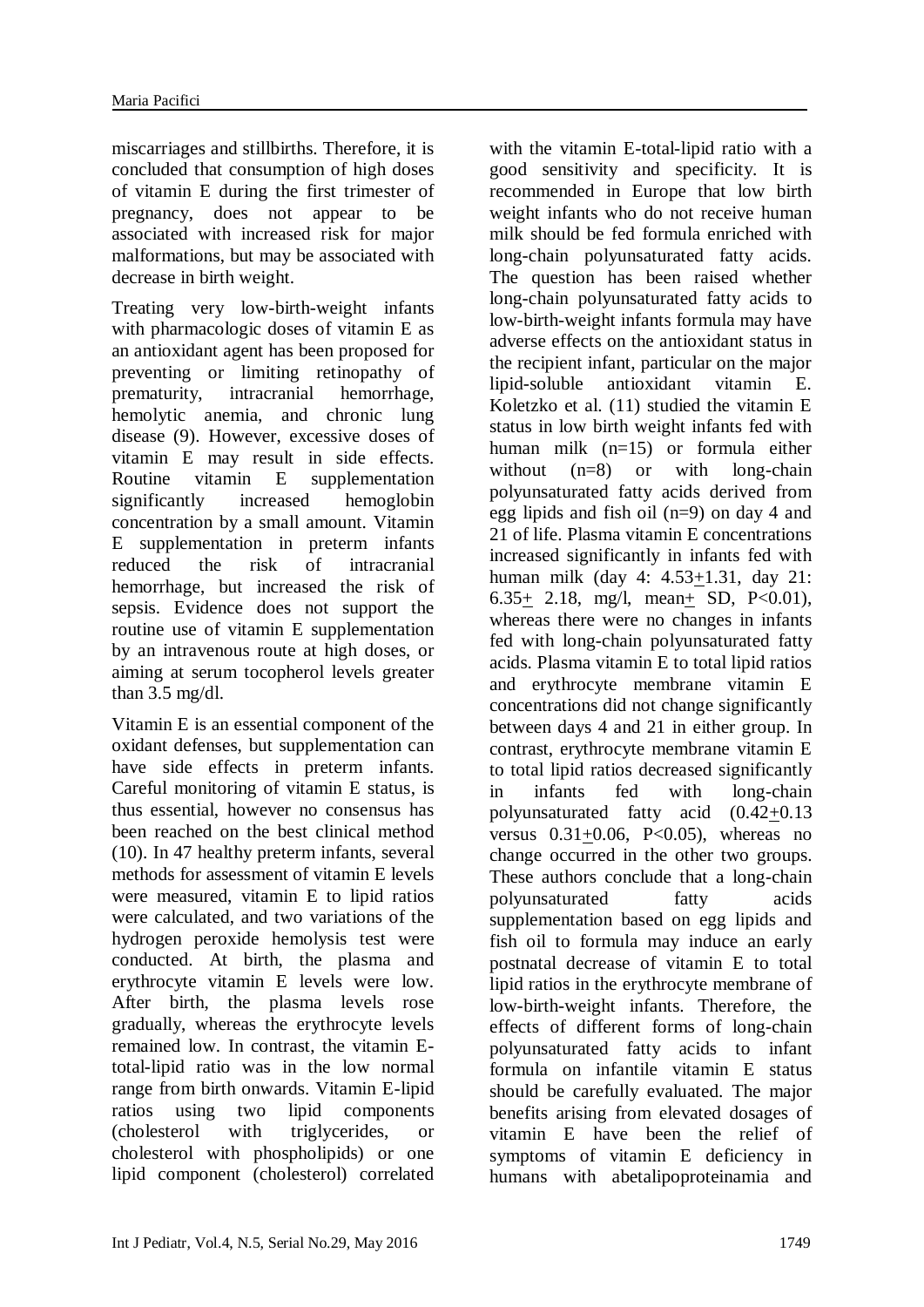chronic cholestasis (12). In addition, supplementation of vitamin E, prevent the isolated vitamin E deficiency that has recently been associated with spinocerebellar symptoms. In keeping with the view that newborn infants, and especially premature infants, suffer from vitamin E deficiency, elevated dosages of vitamin E have been administered to prevent the anemia of premature infants, retrolental fibroplasia, bronchopulmonary dysplasia, and intraventricular hemorrhage. However, the results have been conflicting. Furthermore, some infants die unexpectedly. The lifethreatening hazard of such treatment has been attributed mainly to polysorbates that are used as detergents in preparations of vitamin E for intravenous use rather than to vitamin E itself.

Analysis of nine randomized controlled trials of prophylactic vitamin E supplementation in very low-birth-weight infants (<1,500 grams) showed no statistically significant reduction in the incidence of acute retinopathy of prematurity (13). There was a significant reduction (49%) in the incidence of intraventricular hemorrhage, but no clear evidence for a corresponding reduction in intracerebral hemorrhage and no reduction in the incidence of hemorrhage confined to the germinal matrix. By combining the estimated reduction with the known incidence of long-term neurologic disability associated with intracranial hemorrhage alone, it was shown that only 1.5% and not more than about 4% of all very low birth weight infants are likely to benefit from routine vitamin E supplementation. In view of this, and data suggesting toxicity of vitamin E at concentrations close to those considered therapeutic, the routine use of vitamin E in very-low-birth-weight infants is not justified on present evidence.

A randomized, double study to determine the effect of intramuscular vitamin E on

mortality and intracranial hemorrhage was performed by Fish et al. (14). One hundred forty-nine neonates with birth weight  $\leq$ 1,000 grams and  $\leq$  24 hours of age were grouped by weight (501 to 750 and 751 to 1,000 grams) and randomized to treatment or control. The treatment group received intramuscular injections of vitamin E on days 1, 2, 4, and 6 of life. The control group received injections of placebo on the same schedule. All neonates initially received oral vitamin E (100 mg/kg per day dl-α-tocopherol acetate), which was subsequently adjusted to keep serum levels at 0.5 to 3.5 mg/dl. Ultrasonographic examinations of the head were performed as possible on days 7, and 12 to 14. Hemorrhage was defined as mild if  $\leq$  to grade II intracranial hemorrhage or severe if grade III of IV. No significant differences in neonatal or total hospital mortality between groups were found. However, all intracranial hemorrhages, as well as severe intracranial hemorrhage, were found significantly less in the vitamin E-treated 501 to 750 grams subgroup (all intracranial hemorrhage: 60% versus 29%; severe intracranial: 32% versus 4%). When survivors were analyzed separately, a significant decrease in severe intracranial hemorrhage was seen in the vitamin Etreated neonates (25% versus 5%). Necrotizing enterocolitis and sepsis did not occur more frequently in the neonates treated with intramuscular injection of vitamin E. Vitamin E may have a role in the prevention of severe intracranial hemorrhage in premature neonates weighing between 501 and 750 grams.

The use of pharmacologic doses of vitamin E is distinctly different from nutritional vitamin E in regards to issues of efficacy and safety. Repeated administration of pharmacologic doses of vitamin E results in increasing concentrations of vitamin E in all tissues examined. The emergence of a toxic clinical syndrome associated with vitamin E therapy, the effects of vitamin E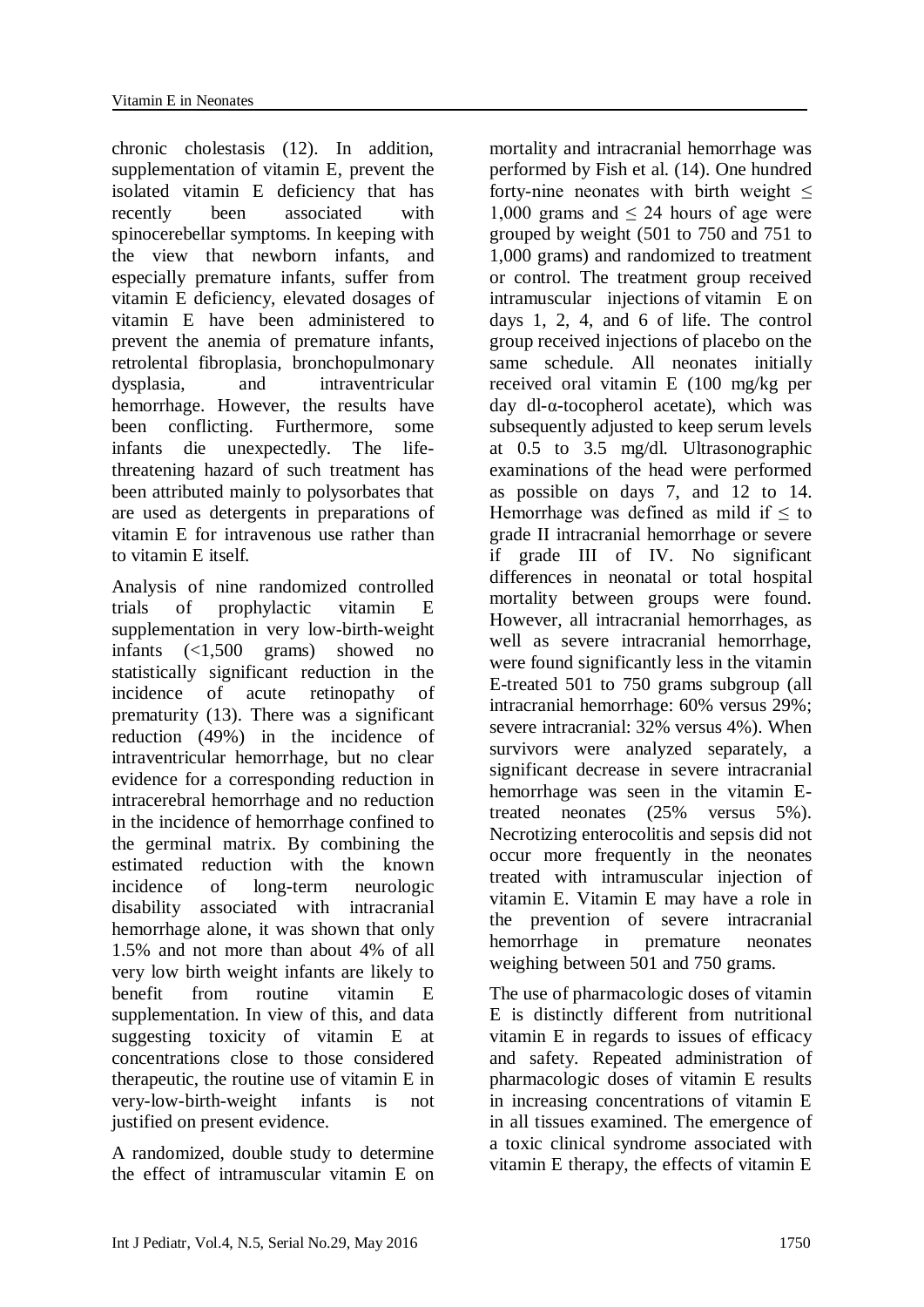on important physiologic systems such as granulocyte function and the arachidonic acid cascade, the theoretic possibility of vitamin E becoming a prooxidant at high concentrations, and the continuing controversy regarding the efficacy of pharmacologic doses of vitamin E mandate further study of the dose-response nature of pharmacologic vitamin E therapy from both an efficacy and toxicity perspective (5). The human infant is born with low stores of vitamin E. Thus, they require an adequate intake of vitamin E soon after birth. If adequate sources of tocopherol are not provided, a clearly defined deficiency state characterized by hemolytic anemia and, after a period of years, spinocerebellar degeneration results. However, the benefit of pharmacologic doses of vitamin E given as prophylaxis against diseases believed to be related to oxygen toxicity (bronchopulmonary dysplasia, retinopathy of prematurity (ROP), and periventricularintracranial hemorrhage) is not clear. Possible benefits must be balanced against the potential for serious toxicity (15).

Phelps et al. (16) tested the efficacy and safety of vitamin E in preventing retinopathy of prematurity, 287 infants with birth weights  $\langle 1,500 \rangle$  grams or gestational ages of < 33 weeks were enrolled within 24 hours of birth in a randomized, double-masked trial of intravenous, followed by oral, placebo versus tocopherol (adjusted to plasma levels of 3 to 3.5 mg/dl). In 196 infants completing ophthalmic follow-up, tocopherol did not prevent retinopathy of prematurity of any stage (28% placebo treated versus 6% tocopherol treated). Cicatricial sequelae were not significantly different (1/97 placebo treated versus 16/111 tocopherol treated), and retinal hemorrhage correlated positively  $(P<0.01)$ with plasma levels of tocopherol after the first 2 weeks of age. Prospective monitoring of morbidity including lateonset sepsis, necrotizing enterocolitis,

revealed no differences between groups except that in grades 3 and 4 intraventricular hemorrhage occurred more frequently in infants weighing < 1,000 grams at birth who had received tocopherol (14/42, 33%) versus those who had received placebo  $(4/43, 9\%)$  p<0.02. The present data do not support the use of tocopherol for prophylaxis against retinopathy of prematurity in premature infants and suggest that intravenous tocopherol treatment starting on day 1 may increase the incidence of hemorrhagic complications of prematurity, particularly in infants with birth weights of less than 1,000 grams.

A prospective study was initiated to monitor serum tocopherol levels in all infants admitted to Indiana University Medical Center with birth weights  $< 1,500$ grams (17). These infants routinely received 100 mg/kg per day of oral vitamin E (Aquasol E tocopherol acetate) every 6 hours. Vitamin E dosage was adjusted regularly to achieve levels  $> 3.5$ mg/dl. During 6 months of this study, a total of 76 infants had 567 serum measurements. Of these, 220 levels (38%) were  $\geq$  to 3.5 mg/dl, 71 (13%) were  $\geq$  to 5.5 mg/dl, and 15 (2.7%) were  $> 8$  mg/dl. Serum tocopherol levels often remained ≥ to 3.5 mg/dl for several days after oral supplementation was discontinued or again became  $\geq$  to 3.5 mg/dl on a reduced dosage of 25 to 50 mg/kg per day. These data indicate that infants weighing  $< 1,500$ grams at birth who are receiving oral vitamin E supplementation at 100 mg/kg per day will have varied serum levels with a significant percentage exceeding 3.5 mg/dl. Serum vitamin E levels were measured in 17 very-low-birth-weight infants in the first 2 weeks of life, before and after the institution of intravenous vitamin E supplementation in a dosage of 4.5 mg per day (18). Serum vitamin E levels were 0.22+0.16 mg/dl before supplementation, and rose to 2.55+0.65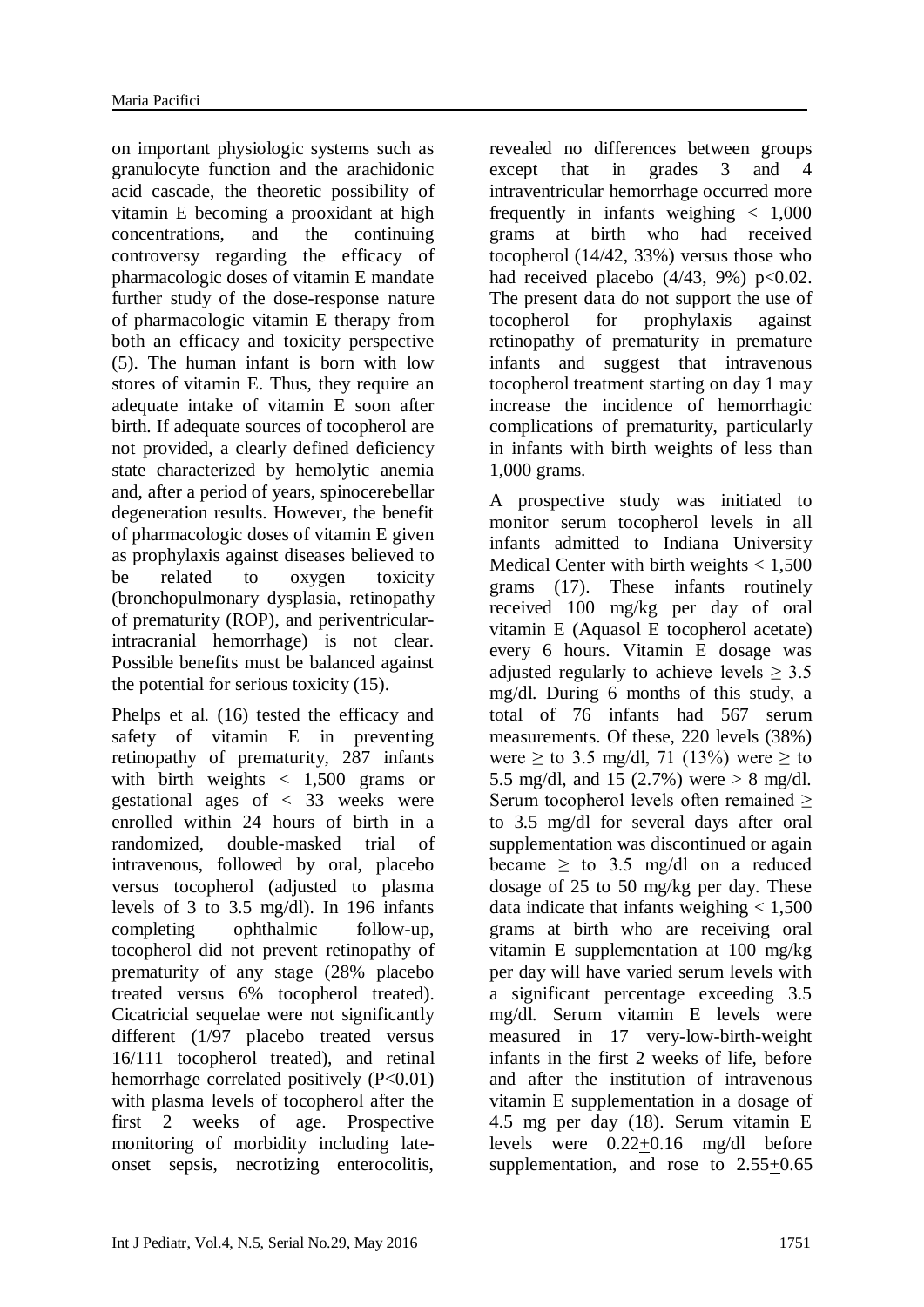mg/dl in 9 infants > 899 grams birth weight, and rose to 3.68+0.70 mg/dl in six infants < 900 grams at birth. No toxic effects of the preparation or the increased vitamin E levels were found. Two hundred eighty-seven infants were enrolled in a double masked, randomized, placebo controlled trial of early parenteral tocopherol given from day one (19). Among 232 survivors with ophthalmologic follow-up, retinal hemorrhage occurred more frequently in the tocopherol group (16/111; 14.4% than in the placebo group (8/121; 6.6%). The development of retinal hemorrhages correlated strongly with plasma tocopherol levels from three weeks to three months  $(P<0.05)$ .

The incidence of culture-proven neonatal sepsis and necrotizing enterocolitis in preterm infants maintained at pharmacologic (mean+ SD 5.1+1.45 mg/dl) serum vitamin E levels for long periods was prospectively studied as part of a double-masked clinical trial of the effect of prophylactic vitamin E versus placebo treatment on the development and course of retinopathy of prematurity (20). Within a few days of birth, 914 preterm infants were enrolled in the study; 545 (275 placebo-treated infants, 270 vitamin E-treated infants had birth weight  $\leq 1.500$ grams). A significant difference in incidence of neonatal sepsis (17 placebo treated infants, 37 vitamin E-treated infants) and necrotizing enterocolitis (18 placebo-treated infants, 32 vitamin Etreated infants) was observed among infants who had been treated for eight or more days and who had developed neither sepsis nor necrotizing enterocolitis before that time. The association of vitamin E treatment with increased incidence of disease was much higher with sepsis than with necrotizing enterocolitis. The most likely reason for these observations is a pharmacologic serum vitamin E-related decrease in oxygen-dependent intracellular killing ability which results in a decreased resistance to infection in premature infants. In view of the known variability of absorption of oral vitamin E and the association between high serum vitamin E levels and increased incidence of sepsis and late-onset necrotizing enterocolitis, it can be concluded that serum vitamin E levels must be monitored when supplemental vitamin E is administered to premature infants, especially those with birth weight  $\leq 1,500$  grams.

Speer et al. (21) determined whether early intramuscular vitamin E supplementation influences the incidence of intraventricular hemorrhage in infants with birth weight  $\leq$ 1,500 grams, data were analyzed from 134 infants enrolled on a protocol to evaluate the efficacy of intramuscular plus oral vitamin E versus oral supplementation alone in the treatment of retrolental fibroplasias. All 134 infants received, via nasogastric tube, 100 mg/kg per day of vitamin E daily (Dl-alpha tocopherol acetate in medium-chain triglyceride oil) for at least 8 weeks with the first dose administered within the first 8 hours of life. Sixty-four infants received placebo injection in a randomized double-blind fashion. In the first week, plasma levels were significantly higher in the 64 infants given intramuscularly vitamin E. In spite of this difference no change in the incidence of sepsis or necrotizing enterocolitis was observed. Both the incidence and severity of intraventricular hemorrhage were reduced significantly in the infants given intramuscular vitamin E as compared to the infants given placebo  $(P=0.013$  and  $P=0.04$ , respectively). These data suggest that vitamin E, a natural antioxidant, may play an important role in protecting the central nervous system microcirculation from the effects of hypoxic/ischemic injury. A study was carried out to evaluate the effects of human milk and cows' milk regimen on plasma tocopherols and hematological status of 176 Brazilian infants from birth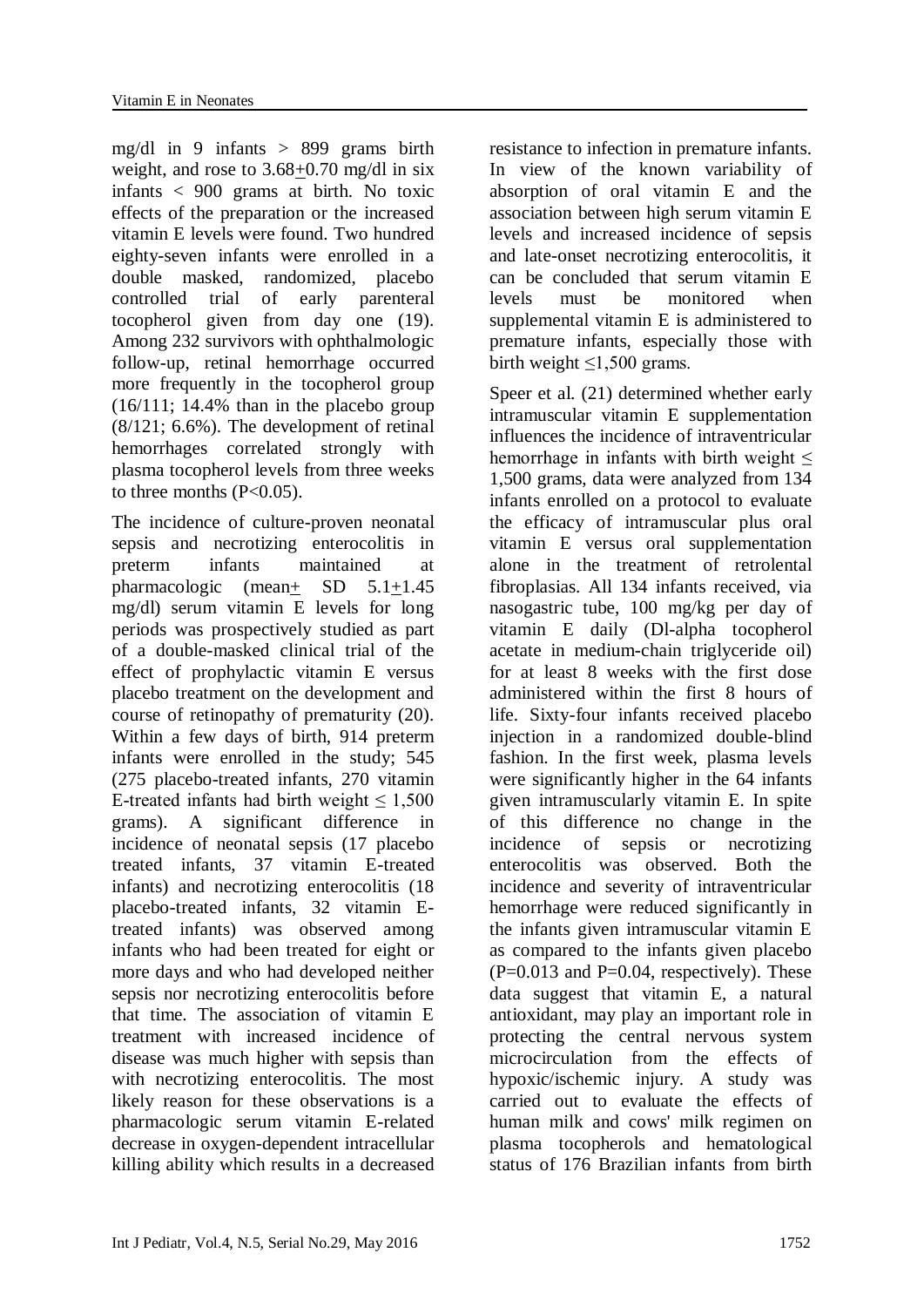to 12 months of age (22). Plasma total tocopherols and the ratio of tocopherols to total lipids were significantly higher (P<0.01) for breast-fed infants than for cows' milk-fed infants at all ages. Hydrogen peroxide-stimulated erythrocyte hemolysis was greater for cows' milk-fed infants at all ages than breast-fed infants; the difference was statistically significant  $(P<0.01)$  at 3, 6, and 9 months of age. Among the hematological indices<br>examined, hemoglobin levels were hemoglobin levels were significantly higher  $(P<0.01)$  for the breast-fed infants at 3 and 12 months, while the reticulocyte counts were significantly higher for cows' milk-fed infants at all ages; hematocrit values more or less remained similar for both groups. It is concluded that a human milk regime is ideal as compared to a cows' milk regime for maintaining adequate vitamin E status during the 1st year of early life.

Forty-four consecutively born infants of birth weight  $< 1,751$  grams were randomly selected to receive a daily intramuscular injection of vitamin E from the day of birth (day 0) until day 3, or were allocated to a non-supplemented control group (23). Frequent ultrasound examinations of the brain were made during the first week of life and infants were classified as having no hemorrhage, subependymal hemorrhage only or intraventricular hemorrhage. The incidence of subependymal hemorrhage or intraventricular hemorrhage was similar in supplemented (42.9%) and control infants (43.5%). Subependymal hemorrhage or intraventricular hemorrhage was observed only in infants < 32 weeks gestation; when only infants < 32 weeks were considered, intraventricular hemorrhage was less common in those supplemented (18.8%) than in controls (56.3%). Infants with intraventricular hemorrhage had lower median plasma vitamin E concentrations when compared with infants without any hemorrhage and compared with those with only subependymal hemorrhage. Three

supplemented infants suffered intraventricular hemorrhage and they were the three with the lowest plasma vitamin E concentrations among the infants supplemented with vitamin E from day 0 to day 3. These authors speculate that vitamin E protects endothelial cell membranes of capillaries in the subependymal layer of the brain against oxidative damage and disruption and thereby limits the magnitude of hemorrhage in the subependymal layer, and reduces the risk of extension into the ventricles.

Hittner et al. (24) performed a doubleblind study in 101 preterm infants who weighed  $\leq 1,500$  grams at birth, who had respiratory distress, and who survived for at least four weeks, to evaluate the efficacy of oral vitamin E in preventing the development of retrolental fibroplasia. Weekly indirect ophthalmologic examinations begun, when the infants were three weeks old, revealed a significant decrease in the incidence of retrolental fibroplasia > grade III ( $P \le 0.03$ ) and > to grade II (P<0.05) (McCormick classification) in 50 infants given 100 mg/kg of vitamin E per day as compared with 51 given 5 mg/kg per day (controls). When multivariate analysis was applied to both control and treatment groups, the severity of retrolental fibroplasia was found to be significantly reduced in infants given 100 mg of vitamin E ( $P=0.012$ ).

# **4-DISCUSSION**

Newborn infants are born with low stores of vitamin E, thus they require an adequate intake of vitamin E soon after birth. If adequate intake of vitamin E is not provided, a defined deficiency state characterized by hemolytic anemia and, after a period of years, spinocerebellar degeneration results (15). Vitamin E supplementation resulting in levels >3.5 mg/dl significantly reduces the risk of severe retinopathy among very-low-birth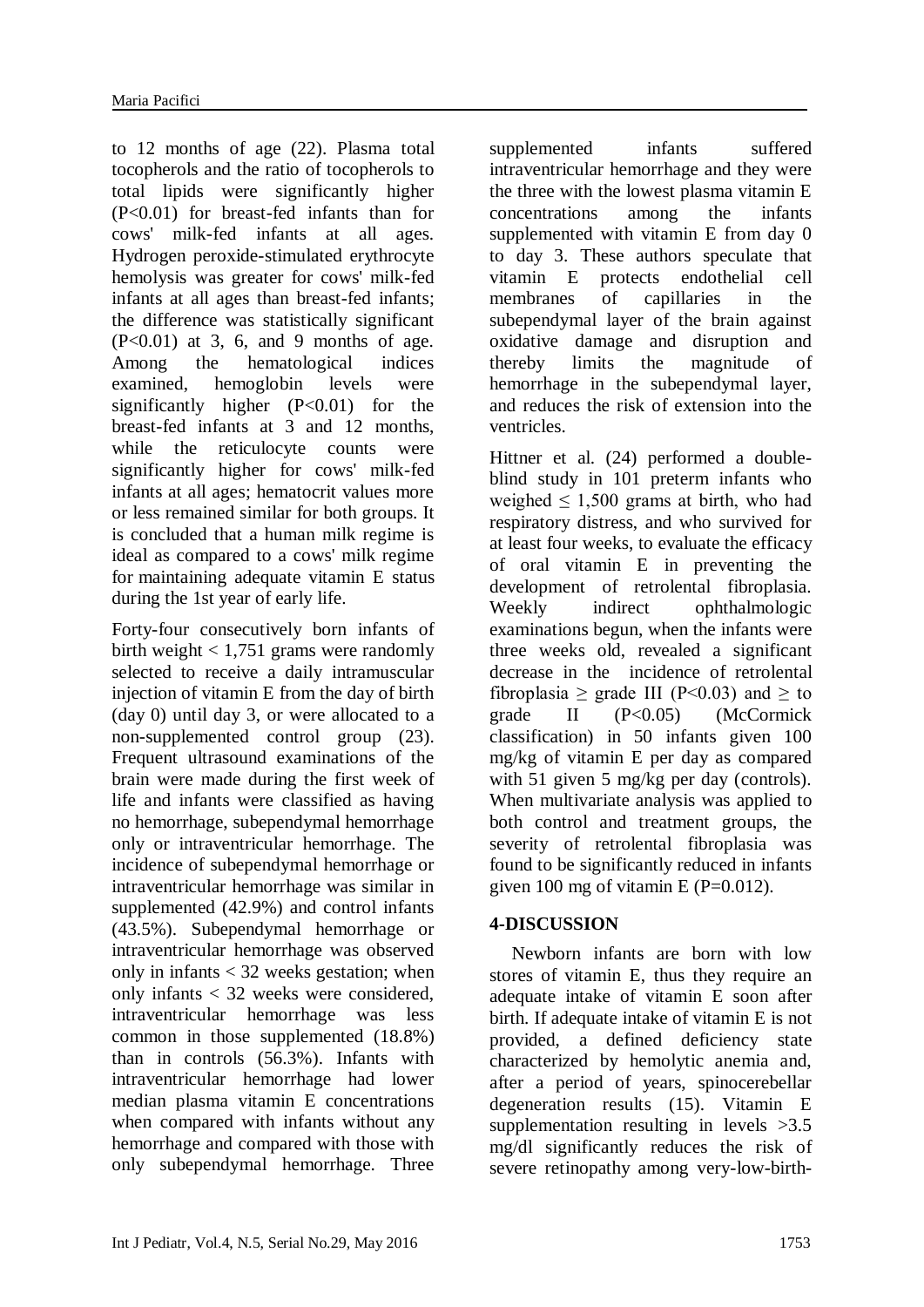weight infants, but increases the risk of sepsis and of necrotizing enterocolitis in infants treated for  $> 1$  week. The Academy of the American Pediatrics and the American Society for Clinical Nutrition recommend a routine intake of 2.8 IU/kg per day of vitamin E (maximum of 7 IU per day) in very-low-birth-weight infants (4). Repeated administration of vitamin E results in increasing of vitamin E in all tissues. Law et al. (13) suggest that the routine use of vitamin E in very-low-birthweight infants is not justified because the toxicity of vitamin E appears at concentrations close to those considered therapeutic. In cases of oxidative stress such as the chronic inflammation, sepsis, and lung distress syndrome there is a higher need for antioxidants. Vitamin E is the most important natural antioxidant agent. Vitamin E supplementation resulting in plasma levels >3.5 mg/dl significantly reduces the risk of retinopathy of prematurity, intracranial hemorrhage, hemolytic anemia and chronic lung disease (9). However, excessive doses of vitamin E may result in side effects. The preterm septic neonates are particular susceptible to a wide spectrum of different morbidities such as respiratory distress syndrome. bronchopulmonary dysplasia, periventricular leukomalacia, severe intraventricular hemorrhage, cerebral palsy, and vision and hearing impairments. The development of these morbidities has been related to oxidative stress. It appears reasonable to apply antioxidants in order to treat neonatal sepsis and to prevent the development of morbidities. Vitamin E is an active natural antioxidant (7). The neonates born to mothers treated with vitamin E at dosages ranging from 400 to 1,200 IU per day had a significant decrease in birth weight (P=0.001) as compared with neonates born to unsupplied mothers. However, there were no significant differences in rates of live birth, preterm deliveries, miscarriage and stillbirths compared with untreated pregnant women (8). Boskovic et al. (8) concluded that supplementation with high doses of vitamin E during the first trimester of pregnancy does not appear to be associated with increased risk of neonatal major malformations. Elevated dosages of vitamin E prevent the anemia of premature infants, retrolental fibroplasia, bronchopulmonary dysplasia, and intraventricular hemorrhage (12). However, some infants die unexpectedly, the life-threatening hazard of such treatment has been attributed mainly to polysorbates that are used as detergents in preparations of vitamin E for intravenous use rather than vitamin E itself.

Vitamin E supplementation in very-lowbirth-weight infants significantly increases the risk of sepsis, and reduces the risks of severe retinopathy and blindness. Evidence does not support the routine use of vitamin E supplementation at high doses in verylow-birth-weight infants. Serum tocopherol concentration should not be higher than 3.5 mg/dl (9). Vitamin E is an essential component of the oxidant defenses, but supplementation can have side effects in preterm infants and careful monitoring of vitamin E status is thus essential (10). Retinal hemorrhage correlated positively with plasma levels of tocopherol after the first 2 weeks of age. These findings do not support the use of tocopherol for prophylaxis against retinopathy of prematurity (16).

Seventy-six infants, with body weight < 1,500 grams, received 100 mg/kg per day oral tocopherol every 6 hours. The treatment lasted 6 months. Tocopherol serum levels were  $\geq 3.5$  mg/dl in 38% infants, 13% infants had a tocopherol serum level  $> 5.5$  mg/dl, and 2.7% infants had a serum level of tocopherol  $\geq 8$  mg/dl. Serum tocopherol levels remained > 3.5 mg/dl for several days after oral supplementation was discontinued. These data indicate that infants weighing  $< 1,500$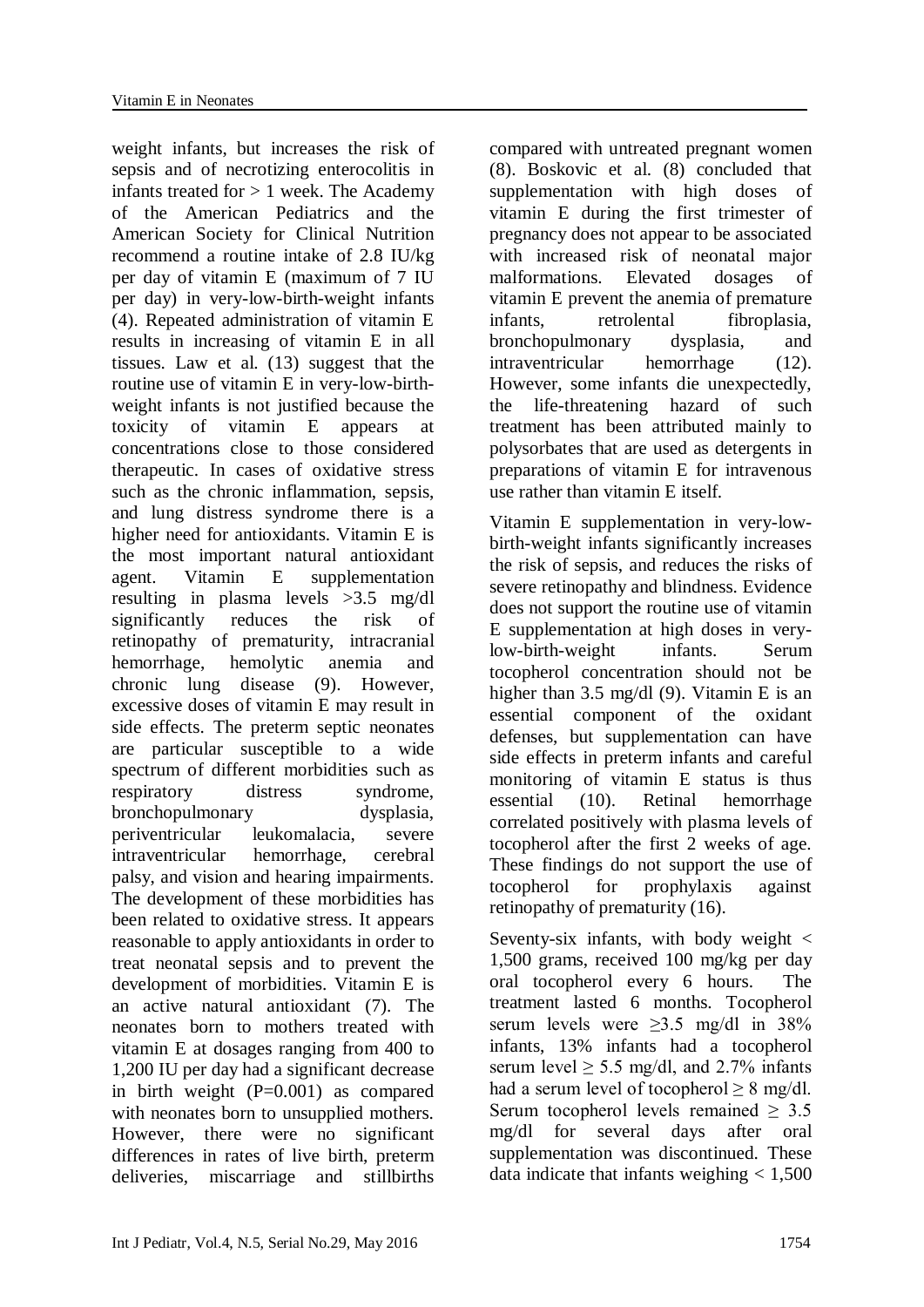grams at birth supplied with oral 100 mg/kg tocopherol have varied serum levels of tocopherol with a significant percentage exceeding 3.5 mg/dl (17). Vitamin E treatment had an increased sepsis as compared to controls. The most likely reason for this observation is that vitamin E-related decrease in oxygen-dependent intracellular killing ability results in a decreased resistance to infection in premature infants (20). The incidence and severity of intraventricular hemorrhages were significantly reduced in infants given intramuscular vitamin E as compared to infants given placebo (21). This finding suggests that vitamin E, a natural antioxidant, plays an important role in protecting the central nervous system microcirculation from the effects of hypoxic/ischemic injury.

All infants with body weight between 501 and 750 grams were treated with oral vitamin E at the dose of 100 mg/kg and the serum levels were adjusted to be between 0.5 and 3.5 mg/d. The treated group received intramuscular vitamin E (100 mg/kg) and controls received placebo intramuscularly. Total intracranial hemorrhage was 29% in treated infants and 60% in control infants. Severe intracranial hemorrhage was 4% in treated infants and 32% in control infants. A decrease of intracranial hemorrhage was significantly lower in treated than control infants. Vitamin E has a role in the prevention of intracranial hemorrhage in premature infants weighing between 501 and 750 grams (14). Martinez et al. (22) compared the effects of breast milk and cows' milk regimen on plasma tocopherols from birth to 12 months. Plasma total tocopherols and the ratio of tocopherol to total lipids were significantly higher for breast-fed infants than for cows' milk-fed infants at all ages. These authors conclude that a human milk regimen is ideal as compared to cows' milk regimen for maintaining adequate vitamin E status

during the first year of life. Retinal hemorrhage correlated positively with plasma levels of tocopherol after the first 2 weeks of age. This finding does not support the use of tocopherol for prophylaxis against retinopathy of prematurity in premature infants (16). Rosenbaum et al. (19) observed that retinal hemorrhage occurred more frequently in infants treated with tocopherol than in infants treated with placebo. Both the incidence and severity of intraventricular hemorrhages were reduced significantly in the infants given intramuscular vitamin E as compared to the infants given placebo (21). These data suggest that vitamin E, a natural antioxidant, plays an important role in protecting the central nervous system microcirculation from the effects of hypoxic/ischemic injury. Intraventricular hemorrhage was observed only in infants of less than 32 weeks gestation. Intraventricular hemorrhage was less common in infants treated with vitamin E than in controls. Infants with intraventricular hemorrhage had lower plasma vitamin E concentrations when compared with infants without intraventricular hemorrhage (23).

In infants < 32 weeks of gestation with birth weight  $\langle 1.751$  grams, intraventricular hemorrhage was less common in those supplemented (18.8%) with vitamin E than in controls (56.3%). Infants with intraventricular hemorrhage had lower plasma vitamin E concentrations when compared with infants without intraventricular hemorrhage (23). Chiswick et al. (23) speculate that vitamin E protects endothelial cell membrane of capillaries in the subependymal layer of the brain against oxidative damage and disruption and thereby limits the magnitude of hemorrhage in the subependymal layer, and reduces the risk of extension into the ventricles. Hitter et al. (24) compared the development of retrolental fibroplasia in infants, weighing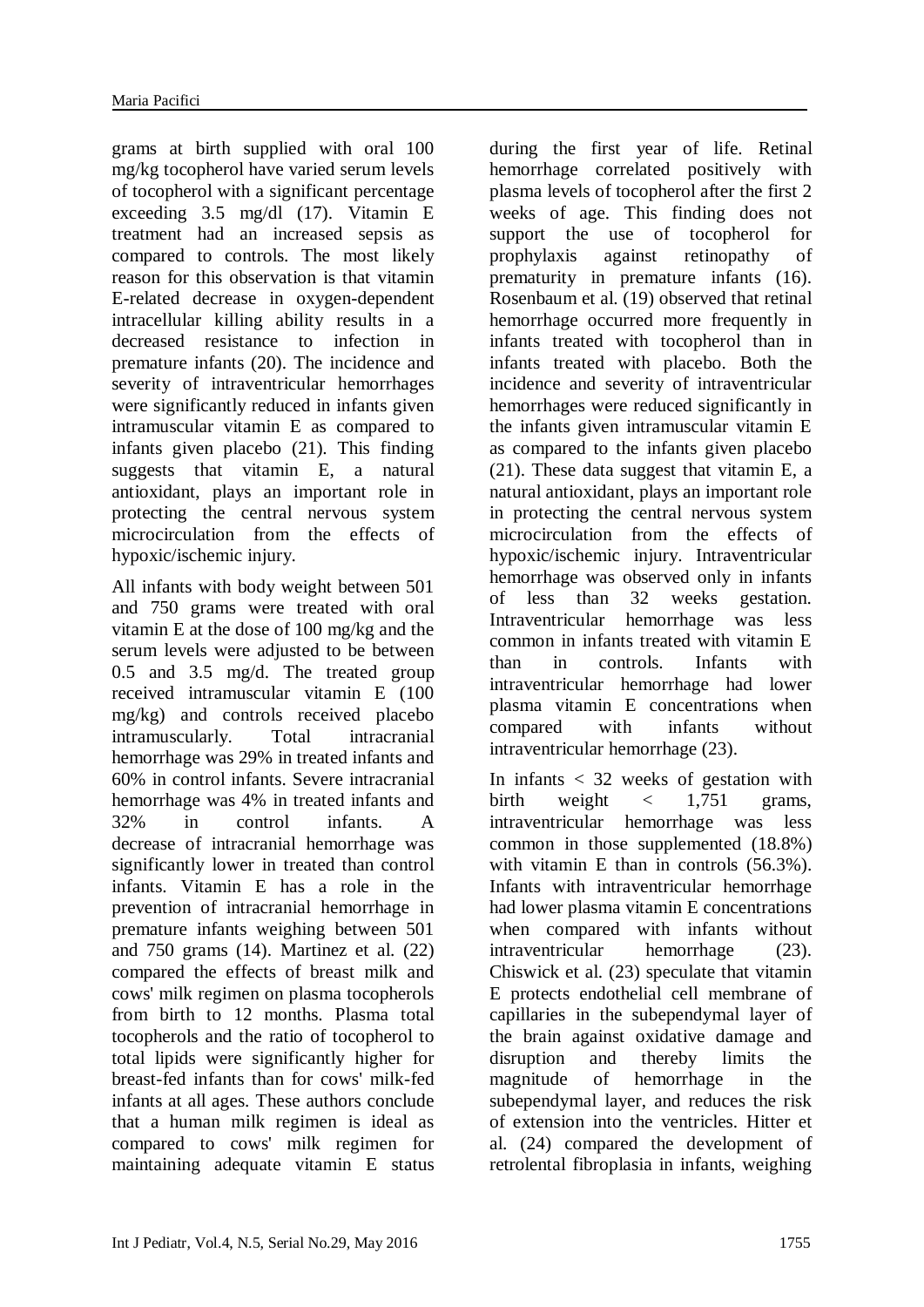< 1,500 grams birth weight, who received 100 mg/kg vitamin E with infants receiving 5 mg/kg per day vitamin E (controls). When multivariate analysis was applied to both treated and control groups, the severity of retrolental fibroplasia was found to be significantly reduced in infants given 100 mg of vitamin E.

#### **5-CONCLUSION**

In conclusion, vitamin E (α-tocopherol) is the most active antioxidant of the group of tocopherols. The functions of vitamin E may be to take up (scavenge) the free radicals generated by normal metabolic processes and by substances in the environment, e.g. hydrocarbons. This prevents free radicals from attacking polyunsaturated fats in cell membranes with resultant cell injury. A deficiency syndrome causes peripheral neuropathy with spinocerebellar degeneration, and a hemolytic anemia in premature infants. Vitamin E has some beneficial effects and some toxic effects in infants. Vitamin E reduces the risks of severe retinopathy, intracranial hemorrhage, hemolytic anemia, chronic lung disease, retrolental fibroplasia and the incidence and severity of intraventricular hemorrhage in verylow-birth-weight infants, but increases the risks of sepsis, necrotizing enterocolitis and causes retinal hemorrhage in infants. After oral administration, serum levels of vitamin E range in a wide interval. Neonates are born with low stores of vitamin E, thus they require an adequate intake of vitamin E. The recommended routine intake of vitamin E is 2.8 IU/kg per day (maximum 7 IU/kg per day). Vitamin E is not teratogenic, but infants born to mothers treated with high doses of vitamin E, have a decrease in birth weight as compared to neonates born to untreated mothers. Although there are several studies on the effects of vitamin E in infants more investigations are required for an evidence-based treatment of neonates and young infants with this vitamin.

#### **6-CONFLICT OF INTERESTS**

 Prof. Gian Maria Pacifici declares no conflicts of financial interest in any product or service mentioned in the manuscript, including grants, equipment, medications, employments, gifts and honoraria.

#### **7-ACKNOWLEGMENTS**

 The author thanks Dr. Patrizia Ciucci and Dr. Francesco Varricchio of the Medical Library of the University of Pisa for retrieving the scientific literature.

#### **8-REFERENCES**

1. Young TE, Mangum B. Neofax, Vitamins & minerals. In: a manual of drugs used in neonatal care. Edition 23<sup>rd</sup> Montvale: Thomson Reuters; 2010. P. 332.

2. Neonatal Formulary. Sixth edition. John Wiley & Sons, Limited European Distribution Centre New Era Estate, Oldlands Way Bognor Regis, West Sussex, PO22 9NQ, UK; 2011.p. 539-40.

3. Biesalski HK. [Vitamin E requirements in](http://www.ncbi.nlm.nih.gov/pubmed/19874955)  [parenteral nutrition.](http://www.ncbi.nlm.nih.gov/pubmed/19874955) Gastroenterology 2009;137(5 Suppl):S92-104.

4. Brion LP, Bell EF, Raghuveer TS, Soghier L. [What is the appropriate intravenous dose of](http://www.ncbi.nlm.nih.gov/pubmed/15067295)  [vitamin E for very-low-birth-weight infants?](http://www.ncbi.nlm.nih.gov/pubmed/15067295) J Perinatol 2004; 24(4):205-7.

5. Roberts RJ, Knight ME. [Pharmacology of](http://www.ncbi.nlm.nih.gov/pubmed/3322628)  [vitamin E in the newborn.](http://www.ncbi.nlm.nih.gov/pubmed/3322628) Clin Perinatol 1987;14(4):843-55.

6. Kitajima H, Kanazawa T, Mori R, Hirano S, Ogihara T, Fujimura M. [Long-term alpha](http://www.ncbi.nlm.nih.gov/pubmed/25382182)[tocopherol supplements may improve mental](http://www.ncbi.nlm.nih.gov/pubmed/25382182)  [development in extremely low birthweight](http://www.ncbi.nlm.nih.gov/pubmed/25382182)  [infants.](http://www.ncbi.nlm.nih.gov/pubmed/25382182) Acta Paediatr 2015;104(2):e82-9.

7. Bajčetić M, Otašević B, Prekajski NB, Spasić S, Spasojević I. [Antioxidative system in](http://www.ncbi.nlm.nih.gov/pubmed/24081186)  [the erythrocytes of preterm neonates with](http://www.ncbi.nlm.nih.gov/pubmed/24081186)  [sepsis: the effects of vitamin E](http://www.ncbi.nlm.nih.gov/pubmed/24081186)  [supplementation.](http://www.ncbi.nlm.nih.gov/pubmed/24081186) Ann Clin Biochem 2014;51(Pt 5):550-6.

8. Boskovic R, Gargaun L, Oren D, Djulus J, Koren G. [Pregnancy outcome following high](http://www.ncbi.nlm.nih.gov/pubmed/15808790)